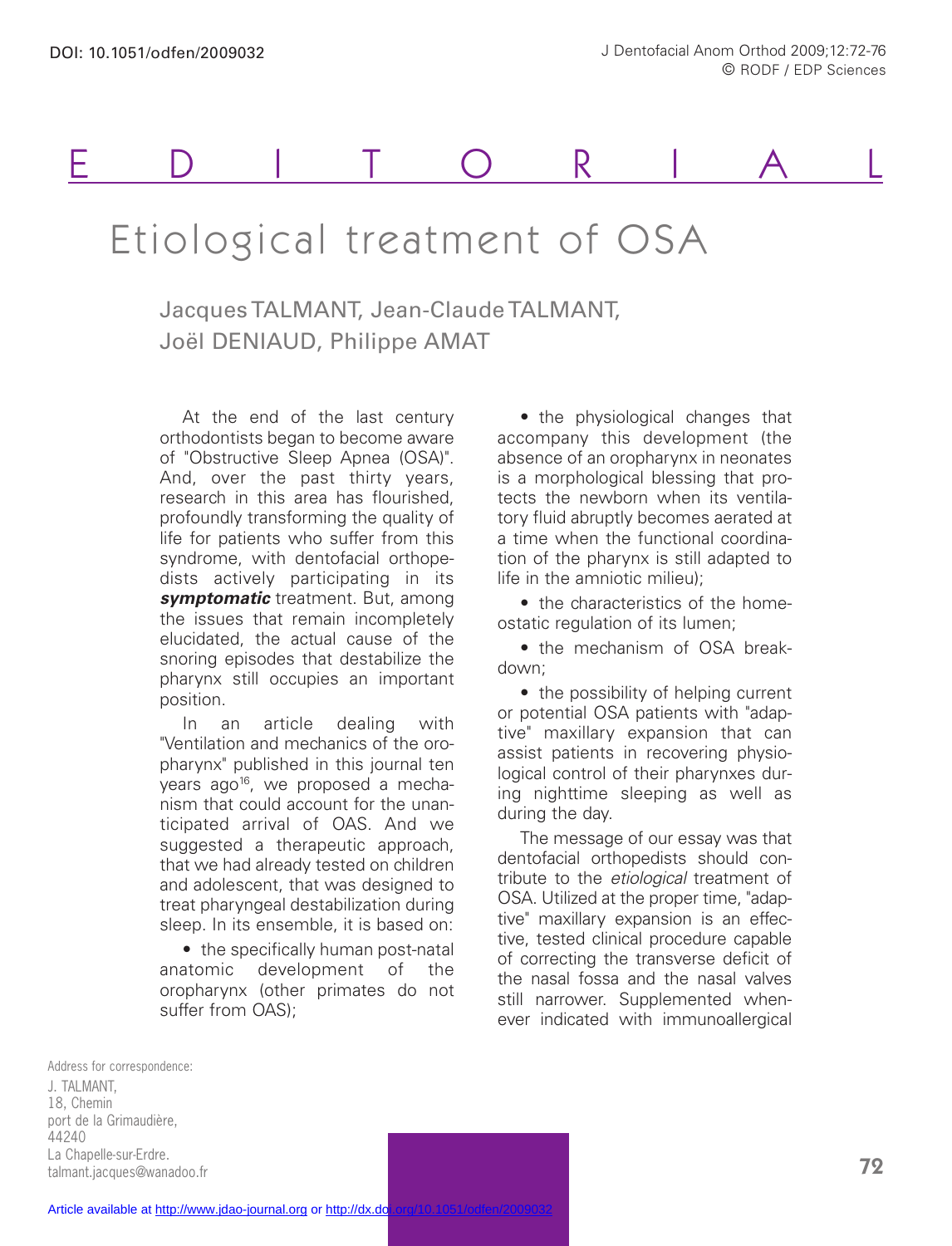treatments of the nasal mucosa, and, in certain cases, surgical intervention to correct septal and/or turbinal anomalies, palatal expansion helps to eliminate the causes of snoring and optimizes the framework for nasal breathing as it restores proper function of the soft palate and of the pharynx. In this way patients benefit from a restoration of correct nocturnal breathing. Where do we stand today in dealing with OSA?

#### 1 - A SHORT STATE OF THE ART

Since 1993, the American National Center on Sleep Disorders Research, a division of the National Heart Lung and Blood Institute, has been mandated by the National Institutes of Health to conduct and support research on sleep and sleep disorders. According to this organization, Sleep-Disordered Breathing (SDB) is a category that encompasses all qualitative (pauses) or quantitative anomalies of night time breathing. OSA, the most common of these problems, is characterized by repeated complete or partial collapse of the pharynx during sleep, which forces the patient to awaken in order to resume respiration. These frequent interruptions of nightly sleep provoke periods of daytime somnolence and a decrease in the quality of cognitive performance. Associated as they are with intermittent hypoxia and hypercapnia, repeated episodes of awakening are implicated in the development of cardiovascular complications. In addition, there is evolving evidence that SDB may contribute to insulin resistance and other components of the metabolic syndrome.

Despite considerable progress in polysomnography, an essential tool for detection of SDB, most patients remain undiagnosed; and the efficient symptomatic therapeutic approach,

continuous positive airway pressure, remains somewhat cumbersome, worse still must be repeated every night for life and hence is not associated with optimal compliance rates. We continue to have a very incomplete understanding of the neurobiological mechanisms responsible for the sleepinduced changes in upper airway motor control that lead to pharyngeal collapse. And we still do not know to what extent SDB in the elderly represents the same disorder as is encountered in younger populations and thus deserves similar therapy.

Snoring, a symptom of increased upper airway resistance during sleep, is extremely frequent in childhood, and affects infants as well as older children. The pathophysiology of SDB in children as in adults is still poorly understood. While adenotonsillar hypertrophy is certainly a major contributor to SDB, others factors such as obesity, craniofacial genetics, and neural control mechanisms of upper air-way patency also appear to be important $6,12$ . In addition, the extend of problems endured by children with SDB enlarges progressively, having now recognized cardiovascular and neurobehavioral consequences. These morbidities include pulmonary hypertension, arterial hypertension, nocturnal

 $| + |$ 

E D I T O R I A L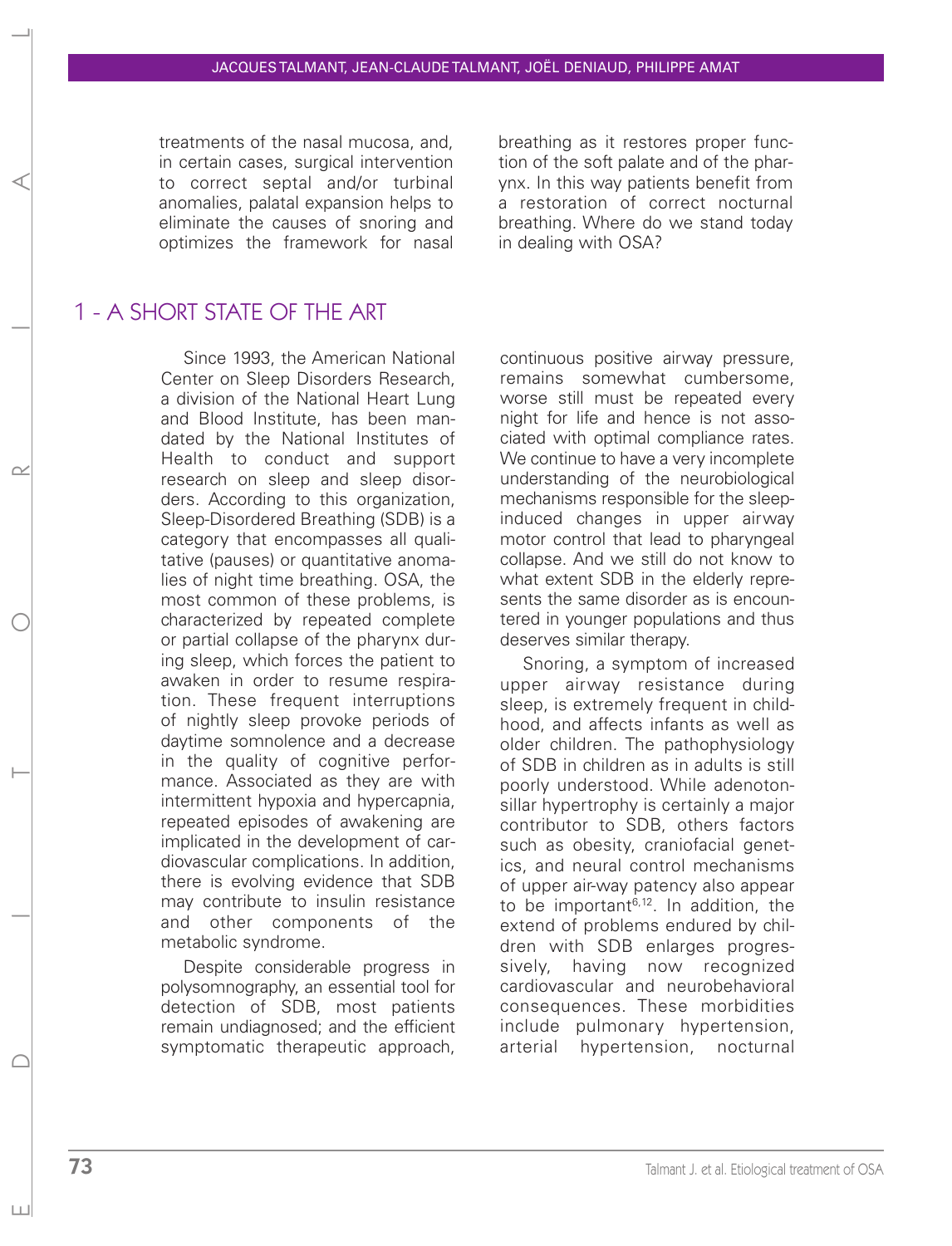enuresis, reduced somatic growth, learning and cognitive deficits, and behavioral problems that resemble attention deficit-hyperactivity disorder. A report presented to the Société Française d'Orthopédie Dento-Faciale in 1982<sup>15</sup> identified some of these associations.

#### 2 - PHARYNGEAL TRAUMA RELATED TO SNORING

Many clinicians have come to believe that SDB are not as innocuous as previously thought, especially in view of the observation that patients begin snoring long before they display indications of obstructive symptoms. In fact, the intensity of the snoring draws attention to the harmful effect of the stresses the mechanical energy of these vibrations apply on the pharyngeal soft tissues<sup>1,4,16</sup>. Driven every night by the turbulent flow of the nasopharyngeal inspiratory air and transmitted by the soft palate and its pillars on the lateral pharyngeal walls and the base of the tongue, these vibrations give rise to traumatic lesions on these soft tissues as has been shown in numerous pathologico-anatomic studies; the characteristics of profound snorers do not differ qualitatively from those of apnea patients<sup>3,17</sup>.

Recent studies confirm that destabilization of the pharynx can be a result of deterioration of its mucosal<sup>11</sup>, muscular<sup>14</sup>, and/or neural<sup>2,13,14</sup> components of either or both sides, sensory or motor, of the mechanism that controls the geometric effects of the inspiratory gradient on the pharyngeal lumen. Accordingly, electromyography analyses show that chronic partial enervation of the palatopharyngeal muscle can occur during episodes of OSA<sup>5,14</sup>. In short, structural changes, side effects of the vibration trauma related to snoring, can affect every component of the pharyngeal complex, and contribute to collapse of this segment of the airways.

It is interesting to note that cerebral imagery of adults afflicted with OSA8,10 has pictured morphological changes of the grey matter affecting regions like the cerebellum that are vitally important in the initiation of inspiration<sup>8</sup>. Similarly, a recent study has shown metabolic alterations at the level of the hippocampus and the frontal cortex in children suffering from OSA in association with neuropsychic deficits that suggest a possible neural lesion related to OSA<sup>5</sup>.

However, it is important to note that the improvement in upper airway answer that children display after OSA treatment<sup>9</sup> gives indirect support to the concept asserting that central nervous system alterations are a result of, not a cause of OSA. If this view is correct, early diagnosis and treatment of OSA in children should protect their neurological functioning. The conclusion to be drawn from all these studies is the importance of etiological treatment of the cause of snoring: the breathing disorders of nasal airways and their consequences on the inspiratory airflow through the pharynx.

 $\subset$ 

 $| + |$ 

E D I T O R I A L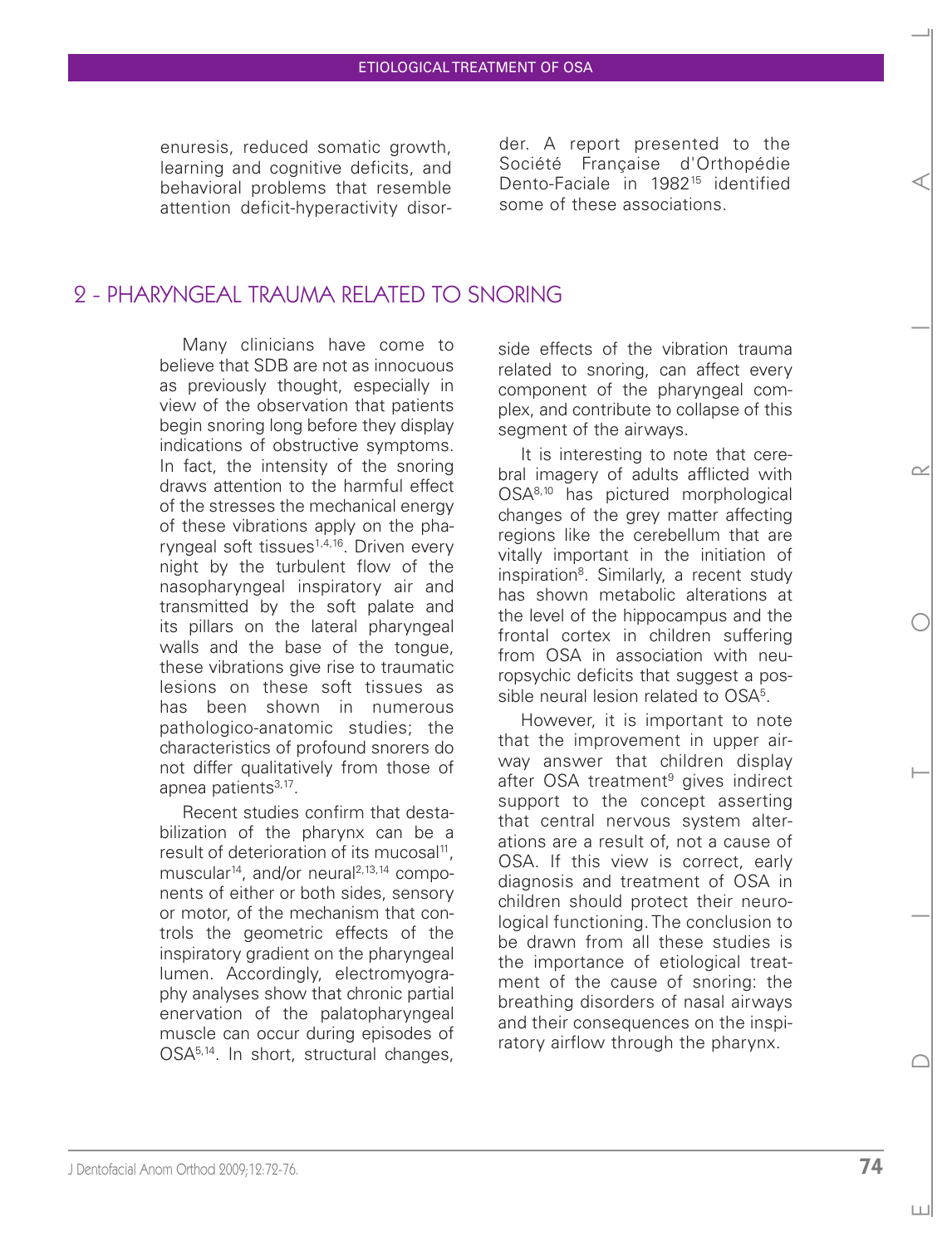#### 3 - CONCLUSION

Today we are justified in drawing the simple, clear, eloquent, even enthusiastic conclusion that orthodontic specialists occupy a privileged position for participating in the *etiological* treatment of OSA. By resorting to their unique technical capabilities of making shapes as functional as possible that would be definitively compromised if they did not take action. In others words, by reshaping facial structures that, untreated, would cause a profound deterioration of the quality of life of their patients and expose them to complications that could put at stake their prognosis for life. "Adaptive" palatal expansion, which is capable of freeing the pharynx from the suffocating constraints imposed by constricted nasal valves and nasal fossa, is truly an intervention that can deliver etiological correction. When this procedure is accomplished at a sufficiently early stage in patients' growth and development, OSA will prove to have been only a minor, if unpleasant, episode in the agitated functioning of a pharynx that may be able not to bear the permanent scare.

Assuredly, by gaining an understanding of OSA we are introduced to the full expanse of the functional complex with which the face is associated. "Smileology" has become a neologism thoroughly out of date. The vision of orthodontics stipulating that the treatment possibilities orthodontics can deliver would be limited to placing the teeth and their supporting dental arches in the best possible position has passed into oblivion. The same is true of the concept that surgical correction of cleft lips and palates has a simple objective of achieving a superficial improvement of the appearance of the nostrils and the uvula at the end of the first intervention. In all of these contexts, experience has shown that, over and above all restrictions, by enlarging the initial objective to optimizing the respiratory function of the face, the orthopedic as well as the surgical results achieve an indisputable gain in quality. We know that from now on the common therapeutic objective of the inter-disciplinary team of practitioners has been formally identified: it is to optimize the development of the faces of their patients with contributions that both dentofacial orthopedics and surgical correction of clefts can make. It is by acting directly to improve the breathing capacities of their patients that practitioners can contribute indirectly to ameliorating their cardiovascular and neuropsychological functioning. This objective fully justifies practitioners' personal investment in long and demanding educational programs. By reaching a new, more inclusive educational goal, they will derive the shared satisfaction of fulfilling their public health mission; and as doctors of dentofacial orthopedics they will thereby arrive at maturity after having for so many years hesitated to recognize the veritable dimensions of their calling.

René Dubos's advice "*Think globally, act locally*" certainly reflects the wisdom of a sage.

 $|+|$ 

E D I T O R I A L